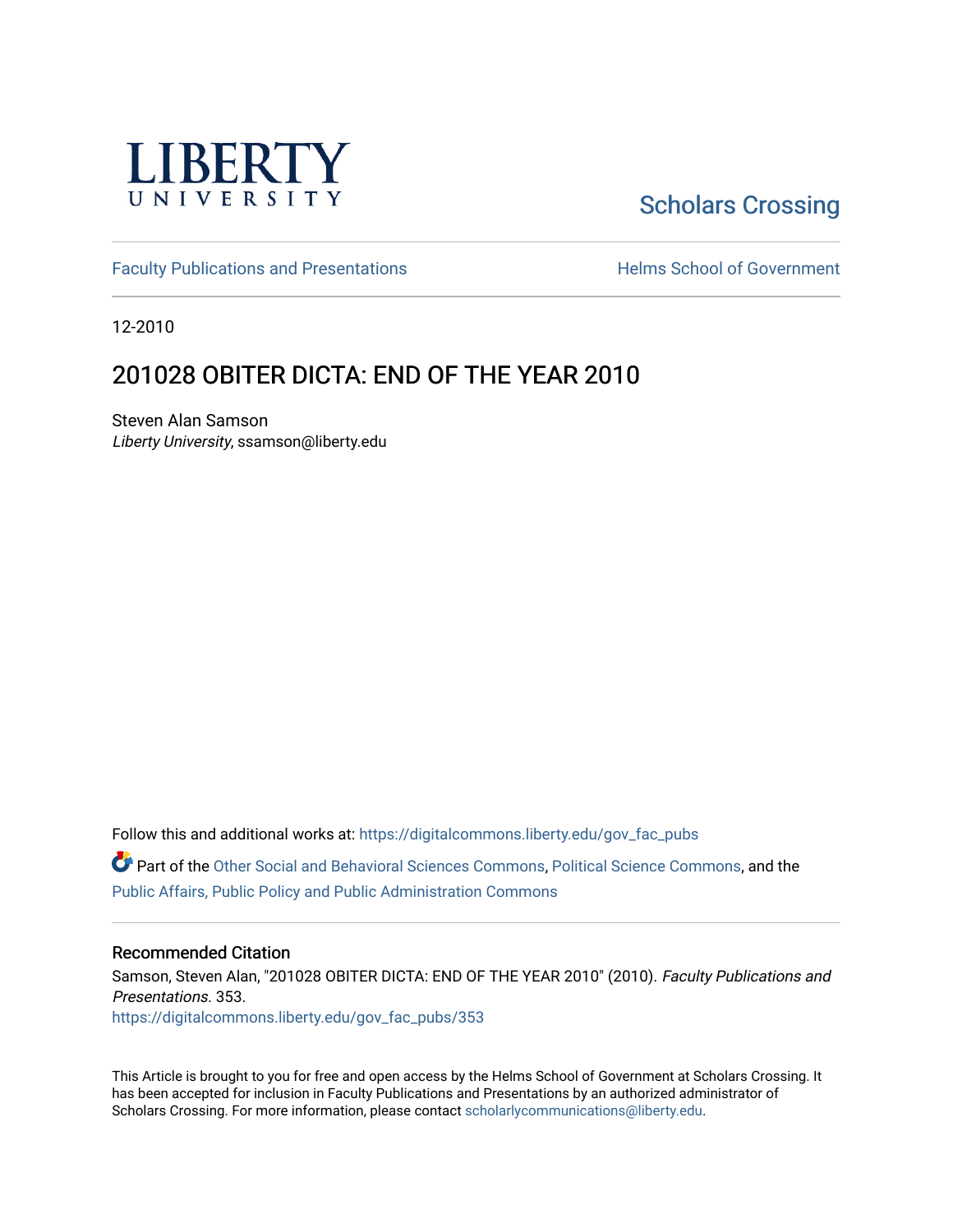## **201028 OBITER DICTA: END OF THE YEAR 2010 Steven Alan Samson**

## **Sunday 12**

[http://shine.yahoo.com/event/green/beijing-architect-lives-in-egg-shaped-house](http://shine.yahoo.com/event/green/beijing-architect-lives-in-egg-shaped-house-on-sidewalk-2425090/#photoViewer=1)[on-sidewalk-2425090/#photoViewer=1](http://shine.yahoo.com/event/green/beijing-architect-lives-in-egg-shaped-house-on-sidewalk-2425090/#photoViewer=1)

Here is a fun piece. Another Chinese architect, the one who designed the Bird's Nest Olympic Stadium, is associated with China's new Nobel laureate.

[http://weburbanist.com/2008/02/10/10-amazing-tree-houses-from-around-the-world](http://weburbanist.com/2008/02/10/10-amazing-tree-houses-from-around-the-world-sustainable-unique-and-creative-designs/)[sustainable-unique-and-creative-designs/](http://weburbanist.com/2008/02/10/10-amazing-tree-houses-from-around-the-world-sustainable-unique-and-creative-designs/)

John and I were talking about tree houses. He mentioned a spherical one, which is shown here with others. One of my favorites remains the glass one in Sweden.

[http://www.ecofriend.org/entry/self-sufficient-oasis-tower-will-feed-40000](http://www.ecofriend.org/entry/self-sufficient-oasis-tower-will-feed-40000-people-each-year/) [people-each-year/](http://www.ecofriend.org/entry/self-sufficient-oasis-tower-will-feed-40000-people-each-year/)

Here's another concept that reminds me of Ai Weiwei's bird's nest stadium design.

[http://www.americanthinker.com/blog/2010/12/guiltyislamorealism\\_as\\_hate\\_sp.html](http://www.americanthinker.com/blog/2010/12/guiltyislamorealism_as_hate_sp.html)

A Danish MP is convicted of hate speech after stating that the law allowed no evidence to be given in his defense. His plea of guilty was meant to show that the truth availed nothing.

George Orwell was already well-acquainted the sort of New Speak and doublethink that has now become enshrined in statutes, administrative law, court rulings, and the major human rights declarations (1948, 1990).

[http://news.yahoo.com/s/yblog\\_newsroom/20101212/od\\_yblog\\_newsroom/putin-finds](http://news.yahoo.com/s/yblog_newsroom/20101212/od_yblog_newsroom/putin-finds-his-thrill)[his-thrill](http://news.yahoo.com/s/yblog_newsroom/20101212/od_yblog_newsroom/putin-finds-his-thrill)

Vladimir Putin loses his heart and finds his voice (?) on Blueberry Hill.

[http://lastdayswatchman.blogspot.com/2009/06/in-cold-blood-what-truman-capote](http://lastdayswatchman.blogspot.com/2009/06/in-cold-blood-what-truman-capote-did.html)[did.html](http://lastdayswatchman.blogspot.com/2009/06/in-cold-blood-what-truman-capote-did.html)

I have been reading a number of articles by a Brazilian evangelical and opponent of the gay rights agenda who now lives in exile. This piece alleges that Truman Capote covered up the homosexual relationship between the two murderers in the book that made him famous. Another inconvenient truth? I am passing along an article from *Crime Magazine*, which is cited by the writer.

<http://crimemagazine.com/cold-blood-dishonest-book>

**Monday 13**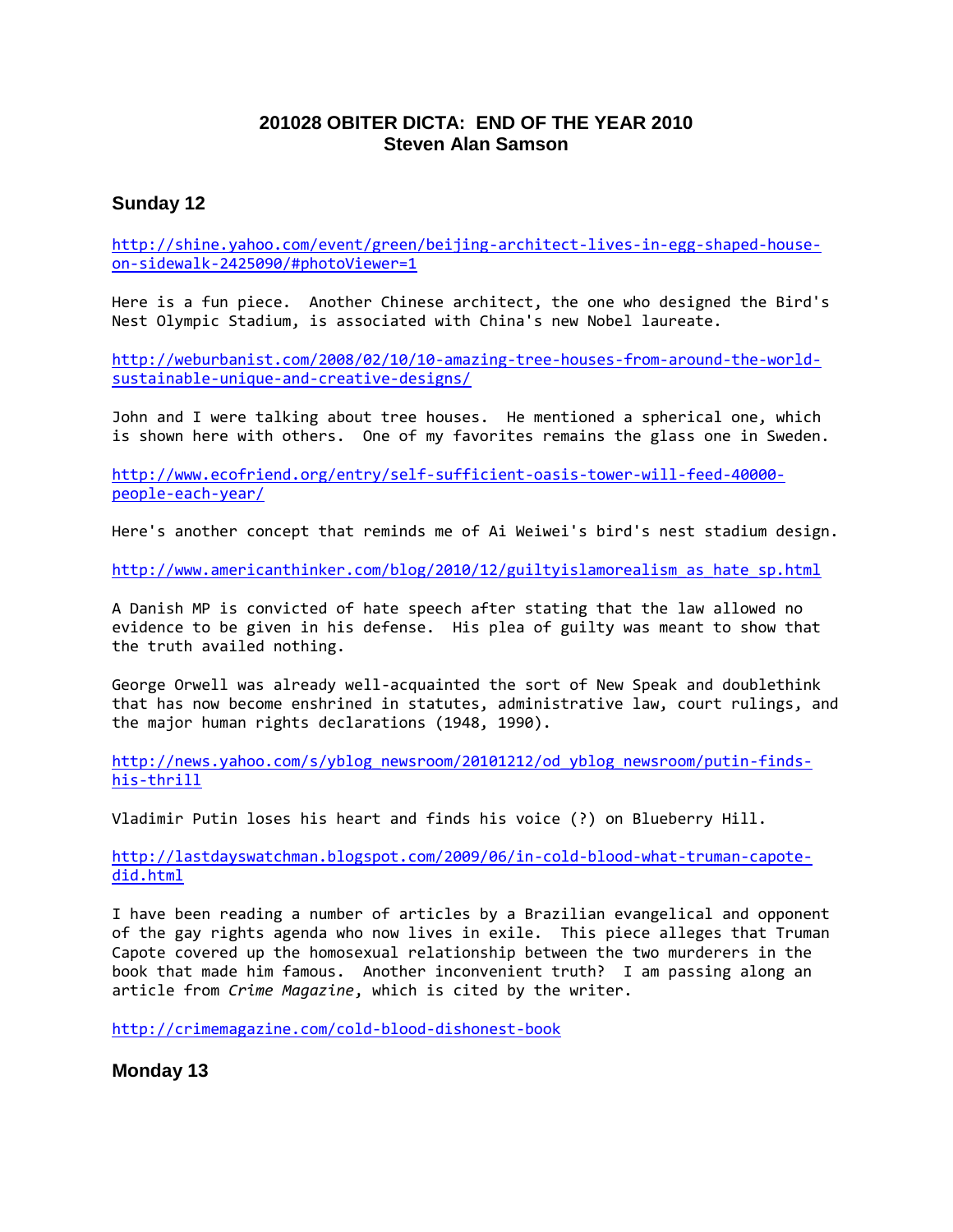<http://gizmodo.com/5712481/fool-the-tsas-scanners-with-pancakes>

Here is a note on the body-scan technology TSA is using.

[http://www.americanthinker.com/printpage/?url=http://www.americanthinker.com/2010](http://www.americanthinker.com/printpage/?url=http://www.americanthinker.com/2010/12/the_theft_of_ground_zero.html) /12/the theft of ground zero.html

Pamela Geller on the dilemma of what to do with someone who fences stolen property: the stolen property of remembrance. It is a political crime of almost sacramental dimensions.

#### **Wednesday 15**

[http://www.washingtonpost.com/wp](http://www.washingtonpost.com/wp-dyn/content/article/2010/12/14/AR2010121404031.html)[dyn/content/article/2010/12/14/AR2010121404031.html](http://www.washingtonpost.com/wp-dyn/content/article/2010/12/14/AR2010121404031.html)

Henry Morgenthau's plan to convert Germany's industrial heart into pastureland might do wonders for DC. The original idea of the founding generation was to keep money and power separate by locating the seat far government from the malefactions of wealth. If DC is now the No. 1 magnet for the upwardly mobile, it is time to send the capital to cold storage. There once was a time when the capital of the Holy Roman Empire followed the peregrinations of the imperial court. My suggestion is to move the capital from DC to Detroit, which was largely destroyed by a lethal cocktail of taxes, compulsory arbitration, featherbedding, subsidies, the general drift of public policy, and other emanations (to use Justice Douglas' term) from DC. If I were president, I might require every bureaucrat and member of Congress (but I repeat myself) to read Carl Keyser's *Spare None: The Federal Octopus and How It Grew*, etc.

#### **Thursday 16**

<http://www.nationalreview.com/articles/print/255320>

I have a number of relatives who began transplanting themselves to California's Central Valley and the Bay Area in the 1950s, a process that continued until the late 1990s when my own visits to the area began to fall off sharply. Victor Davis Hanson, by contrast, comes from generations of farmers in the Fresno area. When I started my surgeries at Stanford in 1998, I picked up Hanson's book entitled *Who Killed Homer?* He still taught at Cal State-Fresno before he became a columnist after 9/11. When *Mexifornia* was published a few years later, I bought it in San Francisco and used it as a case study in my State and Local Government class, just as I used *An Empire Wilderness* and, later, *Democracy in California*.

The railroads may very well have made California late in the 19th century, but what Hanson describes here is a California that went off the rails years ago. But even now the engine of Progressivism keeps thrusting forward, plowing deeper into this rich farmland. What John Steinbeck described in the *Grapes of Wrath* is now further *East of Eden* than ever. The Joads that are migrating into the area today are ripping out the fruit orchards and leaving derelict vehicles strewn along roadsides while converting the area into a rural ghetto as bleak in its own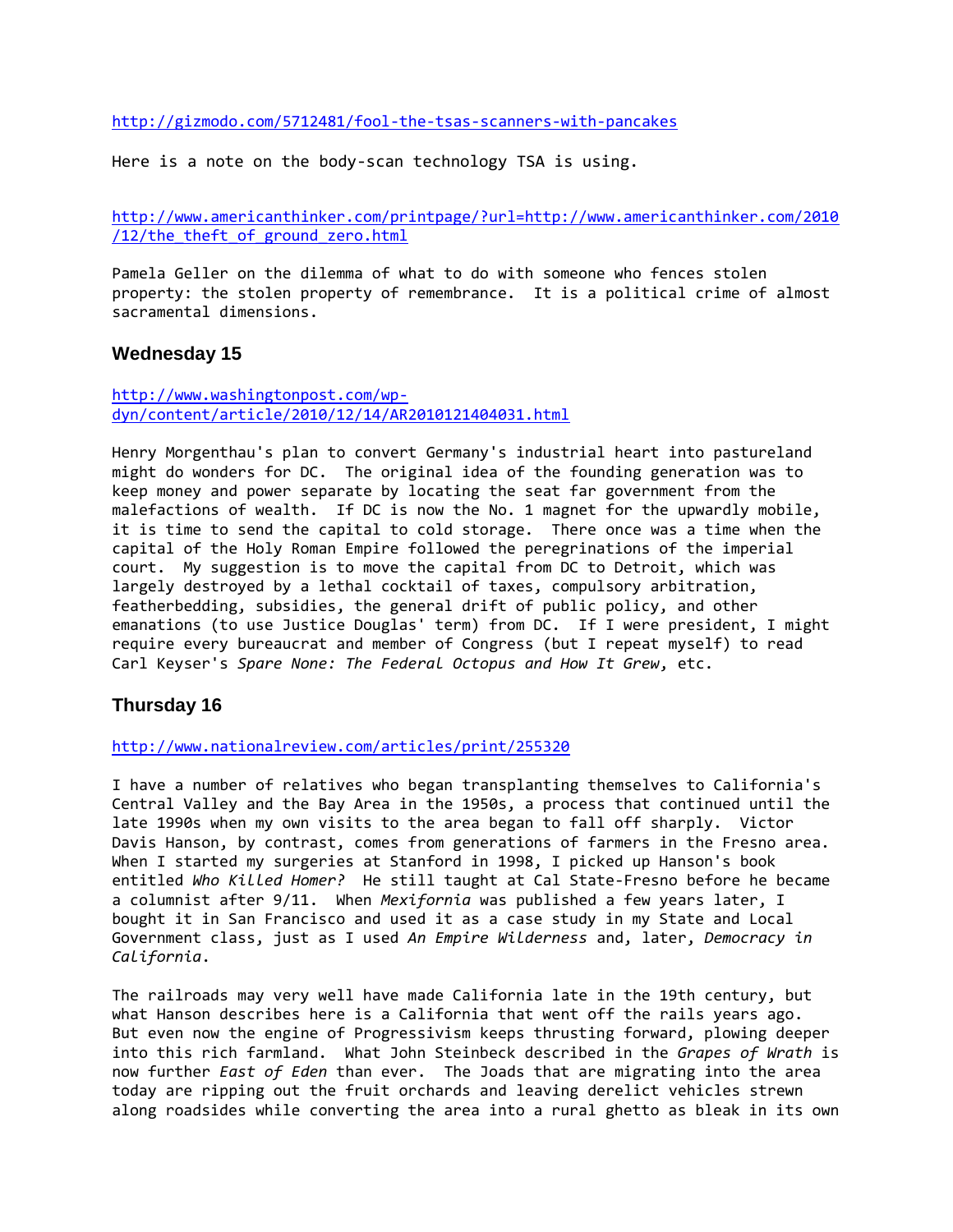way as Detroit. California needs to be placed into receivership. So does Washington, DC, from which so much of the blight emanates.

What Hanson observes in his unscientific survey of his neighborhood illustrates what Carl Keyser put so elegantly on the dust jacket of *Spare None* (1972): "The libertarian is specially troubled by the ravaging of resources to which there must be common title: air and water. Here the government should have intervened in force years ago, but being so preoccupied with matters beyond its legitimate interest it has failed to concern itself with this matter of pollution and waste. . . . The basic charge to a limited government is the protection of life, liberty, and property, without which protection the pursuit of happiness is impossible." Keyser appears to be referring to what Garrett Hardin was already calling "the tragedy of the commons." Walter Williams's new autobiography, *Up from the Projects*, illustrates these points powerfully.

[http://www.breitbart.tv/ucla-prof-dream-act-will-help-illegal-immigrants-replace](http://www.breitbart.tv/ucla-prof-dream-act-will-help-illegal-immigrants-replace-old-white-men-in-congress/)[old-white-men-in-congress/](http://www.breitbart.tv/ucla-prof-dream-act-will-help-illegal-immigrants-replace-old-white-men-in-congress/)

Here is a one-minute argument in favor of defunding California's state higher education system. Professors and students alike seem to have no conception of what it takes to run a state – except into the ground. Virginia is starting with public broadcasting but, then, Virginia is still a relatively solvent part of a country whose debts are being garnished by the Chinese.

[http://www.americanthinker.com/2010/12/the\\_obamacare\\_ruling\\_time\\_bomb.html](http://www.americanthinker.com/2010/12/the_obamacare_ruling_time_bomb.html)

The good news about the ObamaCare ruling may turn out to be the bad news. The spirits seem to be gathering before coming home to roost. The ghosts of unkept promises are clawing for every nostrum in their snake-oil wagon along with every trick to extend their miserable tenure. It is time to toss them off the wagon before they dash the rest of us over the cliff.

<http://www.globalpolitician.com/26691-jordan-iran>

Mao once referred to the United States as a paper tiger. Now we have become the weak show-horse. Our missiles and nuclear warheads have been rendered useless in face of an aggressive Tehran that will never back down. By now it is now generally admitted that Hezbollah can inflict serious damage on Israel. This is no comfort to the Jordanian king. "Live free or die" is not likely to catch on as a motto in the Middle East.

#### **Friday 17**

Note to a Colleague:

I just finished Walter Williams's autobiography, which I started yesterday. It is nice to read a book at home, nearly uninterrupted. Except that I also sent out at least 40 e-mails, read a number of articles on-line, and worked on getting the house in order for Christmas. Still, the down time is a blessing. Next book: Jamie Glazov's recent collection of interviews, although several others are demanding attention, too.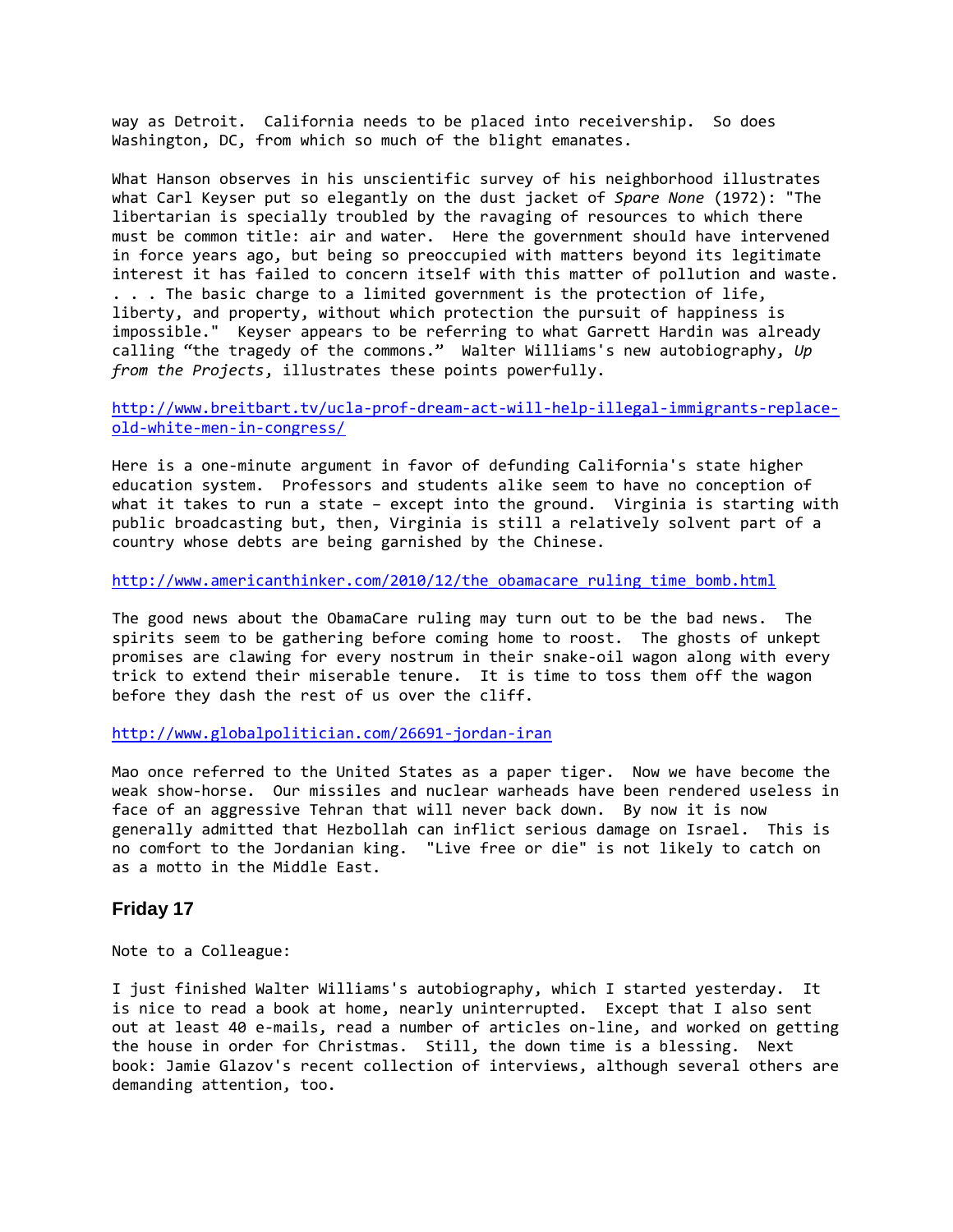## **Saturday 18**

[http://pajamasmedia.com/blog/130-million-strong-al-qaedas-deep-muslim](http://pajamasmedia.com/blog/130-million-strong-al-qaedas-deep-muslim-support/?singlepage=true)[support/?singlepage=true](http://pajamasmedia.com/blog/130-million-strong-al-qaedas-deep-muslim-support/?singlepage=true)

The cancer of Islamic radicalization is not only widespread: it is highly concentrated among Muslims in such places as Nigeria, Jordan, and even Indonesia. Radical Muslims have now had a fifty year head start toward establishing a Fifth Column. If Stalin had been permitted that much time, the outcome of the Cold War might have been different. Who knew then that the Left would prove to be the stalking horse for Islamic imperialism? The anarchists, Fabians, Marxist-Leninists, and Maoists all advanced the tactics of revolution. In places where appeasement has become a matter of principle, the Muslim Brotherhood and Hezbollah are now threatening to sweep everything before them. Jamie Glazov's new book of interviews fleshes out the larger picture.

[http://www.americanthinker.com/blog/2010/12/austria\\_another\\_small\\_cultural.html](http://www.americanthinker.com/blog/2010/12/austria_another_small_cultural.html)

In Austria, yodeling is a no-no if it competes with the muezzin's call to prayer. Perhaps equal time should be granted for yodeling from the church spires that surround the naked public square.

## **Tuesday 21**

<http://www.debka.com/article/20478/>

DEBKA depicts fraught state of irresolution and denial in Israel at a time when the outside pressure is building up toward an explosion. Perhaps this should be filed under the heading: Demoralization of Israel. The description of a kidnapping-gone-sour, which resulted in the murder of one and the escape of the other woman, testifies to an apparent inability to acknowledge that a war of extermination is being waged.

"Israeli police commanders, after hearing a full, detailed firsthand report on the incident, refused to call it flat out an act of terrorism, although Wilson had a dozen stab wounds and had reached her rescuers with hands bound behind her back. Instead, police officers spoke vaguely about exploring different paths of inquiry and cast implicit aspersions on her testimony." The phrase "blaming the victim" comes to mind.

When will the Israel government start acting like Don John of Austria at Lepanto or King John III Sobieski at Vienna? If it is waiting for the American president, it might as well be waiting for Godot.

[http://sports.yahoo.com/nba/blog/ball\\_dont\\_lie/post/Video-Shaquille-O-Neal](http://sports.yahoo.com/nba/blog/ball_dont_lie/post/Video-Shaquille-O-Neal-conducts-the-Boston-Pops?urn=nba-298905)[conducts-the-Boston-Pops?urn=nba-298905](http://sports.yahoo.com/nba/blog/ball_dont_lie/post/Video-Shaquille-O-Neal-conducts-the-Boston-Pops?urn=nba-298905)

Have fun. The Shaq conducts the Boston Pops.

**Wednesday 22**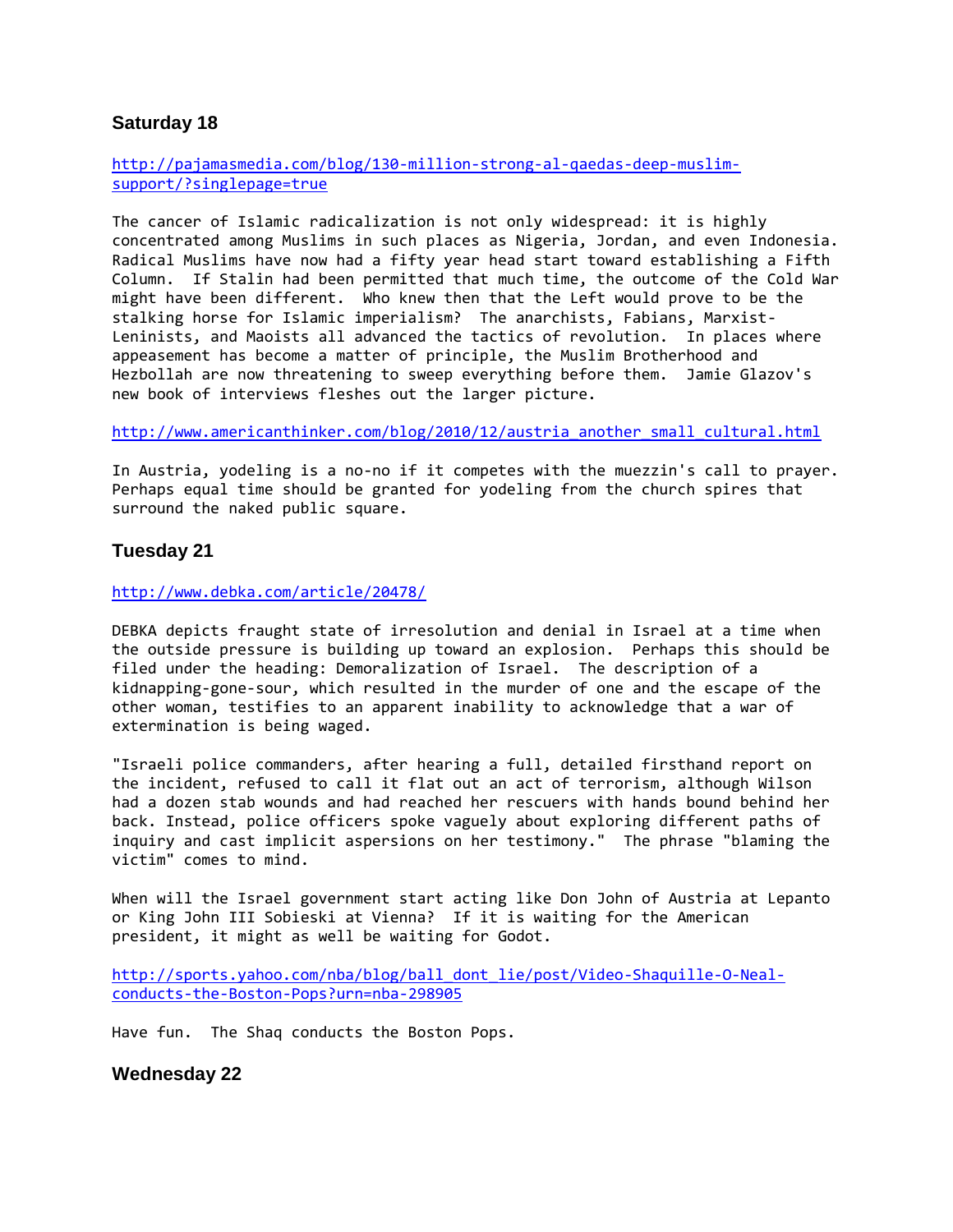[http://www.dailymail.co.uk/sciencetech/article-1340436/Why-cold-warm-Greenland-](http://www.dailymail.co.uk/sciencetech/article-1340436/Why-cold-warm-Greenland-Diverted-jet-stream-letting-icy-blast-Arctic.html)[Diverted-jet-stream-letting-icy-blast-Arctic.html](http://www.dailymail.co.uk/sciencetech/article-1340436/Why-cold-warm-Greenland-Diverted-jet-stream-letting-icy-blast-Arctic.html)

The abnormally cold weather here is attributed to a diversion of the jet stream. According to this map, our temperatures have been more than 10 degrees below normal since the first of the month. But it turned mild today and may have approached 50F.

## **Thursday 23**

<http://www.usni.org/vice-admiral-obama-was-outmaneuvered-russians-start>

Retired Vice Admiral Jerry Miller criticizes the START Treaty as a mere political victory for the president. "The treaty prohibits the conversion of an existing ballistic missile system into a missile defense system."

## **Thursday 30**

<http://gatesofvienna.blogspot.com/2010/12/jihad-against-australia.html>

Gates of Vienna has posted a seven minute video of Jihad in Bali and Sydney.

[http://pajamasmedia.com/blog/2010-the-year-of-islamist](http://pajamasmedia.com/blog/2010-the-year-of-islamist-infiltration/?singlepage=true)[infiltration/?singlepage=true](http://pajamasmedia.com/blog/2010-the-year-of-islamist-infiltration/?singlepage=true)

Patrick Poole, one of the authors of the Team B2 report, reviews 2010 highlights of the stealth jihad in the United States.

<http://pajamasmedia.com/richardfernandez/2010/12/24/binary/#more-11732>

Richard Fernandez discusses an interesting proposal that is being floated: Use interstate compacts to absorb federal functions, such as ObamaCare, and begin to redistribute government power.

[http://townhall.com/columnists/MichelleMalkin/2010/12/29/big\\_nannies\\_of\\_the\\_year/](http://townhall.com/columnists/MichelleMalkin/2010/12/29/big_nannies_of_the_year/page/full/) [page/full/](http://townhall.com/columnists/MichelleMalkin/2010/12/29/big_nannies_of_the_year/page/full/)

Michelle Malkin identifies the Big Nannies of the Year. No surprises here.

On the other side of the Atlantic, Theodore Dalrymple (Anthony Daniels) describes his pick in his latest book, *The New Vichy Syndrome*, and shows that the nannies are actually overpaid pensioners. "Why and how has a union [the EU] that was created to serve interlocking German and French purposes come to have a life of its own, and come to command the allegiance of all the politicians—except a few mavericks of no account—of the whole of Europe?"

"The answer, I think, is obvious: the European Union is like a giant pension fund for defunct politicians, who either cannot get elected in their own countries or are tired of the struggle to do so. It is a way for politicians to remain important and powerful, at the center of a web of patronage, after their defeat or loss of willingness to expose themselves to the rigors of the electoral